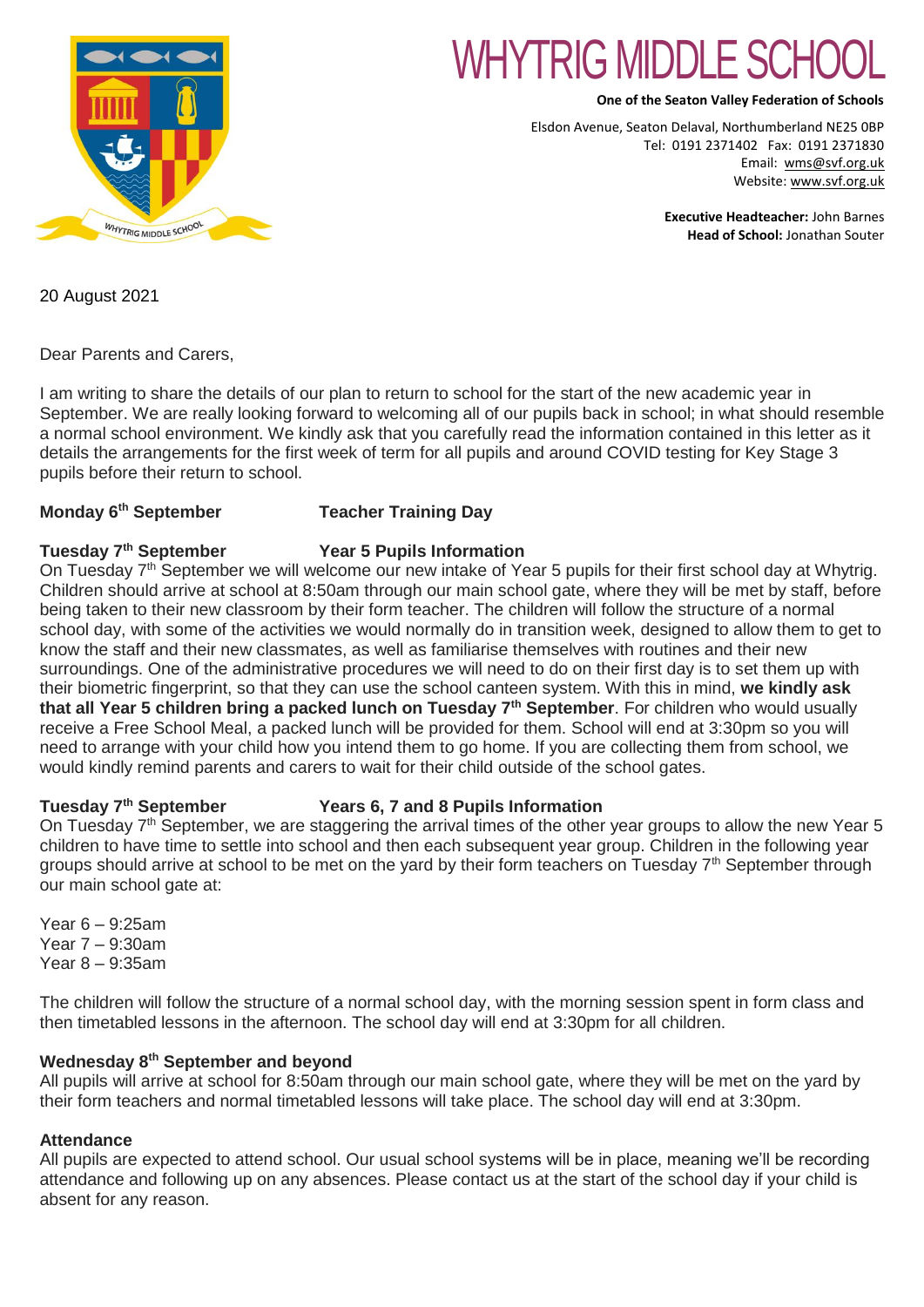# **In-School Lateral Flow Testing for KS3 pupils**

As instructed by the government, we have to conduct two lateral flow tests for each child in Years 7 and 8 prior to their return to school and these will take place in the Sports Hall, on the following days:

#### **Thursday 2nd September**

#### **11:30am - 1:00pm - Year 7 students in school for Covid test & then home.**

| <b>Time</b>    | <b>Y7 Student Group</b>                     |
|----------------|---------------------------------------------|
|                | 11:30 - 12:15   Surnames A to M (inclusive) |
| $12:15 - 1:00$ | Surnames N to Z (inclusive)                 |

## **2:00pm - 3:30pm - Year 8 students in school for Covid test & then home.**

| <b>Time</b> | <b>Y8 Student Group</b>                 |
|-------------|-----------------------------------------|
|             | 2:00 - 2:45 Surnames A to G (inclusive) |
|             | 2:45 - 3:30 Surnames H to Z (inclusive) |

#### **Monday 6th September**

#### **11:30am - 1:00pm - Year 7 students in school for Covid test & then home.**

| <b>Time</b> | <b>Y7 Student Group</b>                   |
|-------------|-------------------------------------------|
|             | 11:30 - 12:15 Surnames A to M (inclusive) |
|             | 12:15 - 1:00 Surnames N to Z (inclusive)  |

#### **2:00pm - 3:30pm - Year 8 students in school for Covid test & then home.**

| <b>Time</b> | <b>Y8 Student Group</b>                 |
|-------------|-----------------------------------------|
|             | 2:00 - 2:45 Surnames A to G (inclusive) |
|             | 2:45 - 3:30 Surnames H to Z (inclusive) |

Following this letter, parents of Year 7 children and anybody who has joined us in Year 7 or Year 8 since March 2021 will receive an email asking them to complete a testing consent form.

#### **The Curriculum and Timetable**

Our curriculum and timetable will run as normal from September, with the full range of lessons on offer to our children and taught in specialist classrooms where appropriate. Unlike last year, the bubble system will not be in operation and staff will teach in their usual classroom bases and the children will move around the school to their lessons. Year 5 children will be taught for the majority of their lessons in their form classes by their form teachers, apart from lessons where specialist facilities are required such as PE and technology; all Key Stage 2 children are also timetabled for at least one of their Science lessons in the Science Lab as part of their curriculum offer.

#### **Health and hygiene**

Routines that have been well established over the course of the last eighteen months will still operate in school. Children will be expected to wash/sanitise hands regularly and procedures such as the 'catch it/bin it/kill it' when blowing noses will be in place as we continue to minimise the spread of germs. All desks and surfaces will be wiped down at the end of every lesson and the regular cleaning of school walkways and hand contact points will continue. Mask wearing is not expected in school, however if pupils or staff choose to wear them in the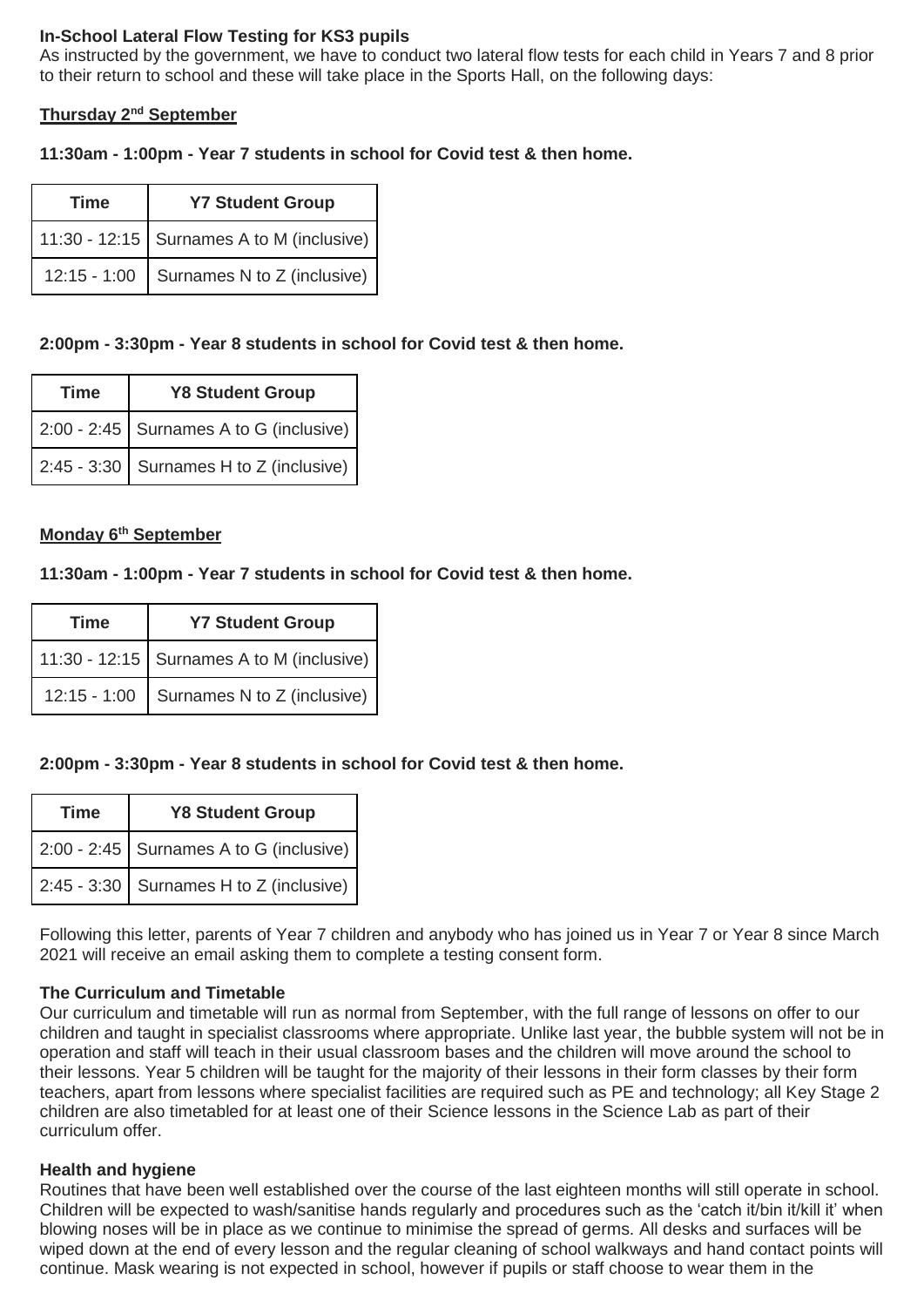corridors that is permitted. As always, we will watch developments closely and will continue to be guided by the Department for Education and the Local Authority. However, measures that were in place last year to prevent year groups mixing, such as separate entrances and staggered start and finish times, will no longer be the case this year.

# **Equipment/Phones**

The children are now permitted to bring bags and equipment into school. At Whytrig we provide children with everything that they need for lessons and that equipment can remain in school, meaning that all children can focus on their learning and not have to worry about being not being prepared. Children should also bring a water bottle into school, so that they can stay hydrated each day; water bottles should have a sports top to avoid any spillages, which impact on lessons and exercise and text books. We will be arranging lockers for children in Year 6, 7 and 8 in the first week, given they have not been used in over a year. Our Year 5 children will be based separate to the main building in the new classrooms, so will keep their equipment and belongings with them there. Children are permitted to bring a phone to school, however they are their responsibility and children must ensure they are switched off before they enter the site and stored safely in their locker during the school day (year 5 children will hand their phones in to their form teacher who will store them safely in a locked cupboard in their classroom); phones should not be switched back on before children have left the site at the end of the school day. The school does not accept any responsibility for damage or loss of mobile phones.

## **Break/Lunchtimes**

As the bubble system is no longer in operation, all children will have the full run of our yard space at break and lunchtimes as it will no longer be divided into separate year group sections. At lunchtimes, we will again use the main hall for those having school dinners and packed lunches to eat their lunch, unlike in the classrooms as we did last year in the restricted school setting. We will all work hard together as we look to learn, for some and reestablish, for others, these everyday school routines. The school snack trolley which used to be available at break times before the COVID disruptions will not operate immediately at the start of the term and we will inform parents and carers at a later date when this service will be up and running again.

#### **Nut Allergies/Concerns**

We must remind parents and carers that we have a number of children who have different allergies on the Elsdon Avenue site. Currently we are aware of several pupils who have nut allergies. People who suffer from nut allergies can develop a severe, potentially life-threatening allergic reaction. If someone has a nut allergy it is not just eating nuts that can cause a severe reaction, just being touched on the skin or smelling the breath of someone who has had nuts or a product containing nuts can trigger anaphylactic shock (which can cause breathing and swallowing difficulties). First aid staff in the school are trained to use the Epi-pens (an injection of adrenalin) which is required immediately if this happens. We therefore must not have nuts in school in any form. Please can we ask for your support in ensuring you do not include nut products in your child's packed lunch boxes brought into the school, or any treats brought in on special occasions. For example:

- Peanut butter sandwiches
- Chocolate spreads
- Cereal bars
- Some granola bars
- Cakes that contain nuts
- Biscuits / Cookies that contain nuts
- Peanut butter cakes
- Some Asian food, including satay
- Sauces that contain nuts

This list is not exhaustive, so please check the packaging of products closely. We appreciate that this is an additional thing to check but we know that you will recognise the importance of it. We are however aspiring to be a nut free school. We know if this was your child you would expect that we all help, especially as this can be a life-threatening condition.

#### **Uniform**

Could I also remind parents/carers that pupils are expected to return in September smartly dressed in the **correct school uniform**, so please ensure this occurs. In particular, could I reinforce that all students must wear formal black shoes as part of their uniform. Full details of our school uniform can be found on our website at [https://www.svf.org.uk/whytrig-middle-school/school-life/uniform.](https://www.svf.org.uk/whytrig-middle-school/school-life/uniform)